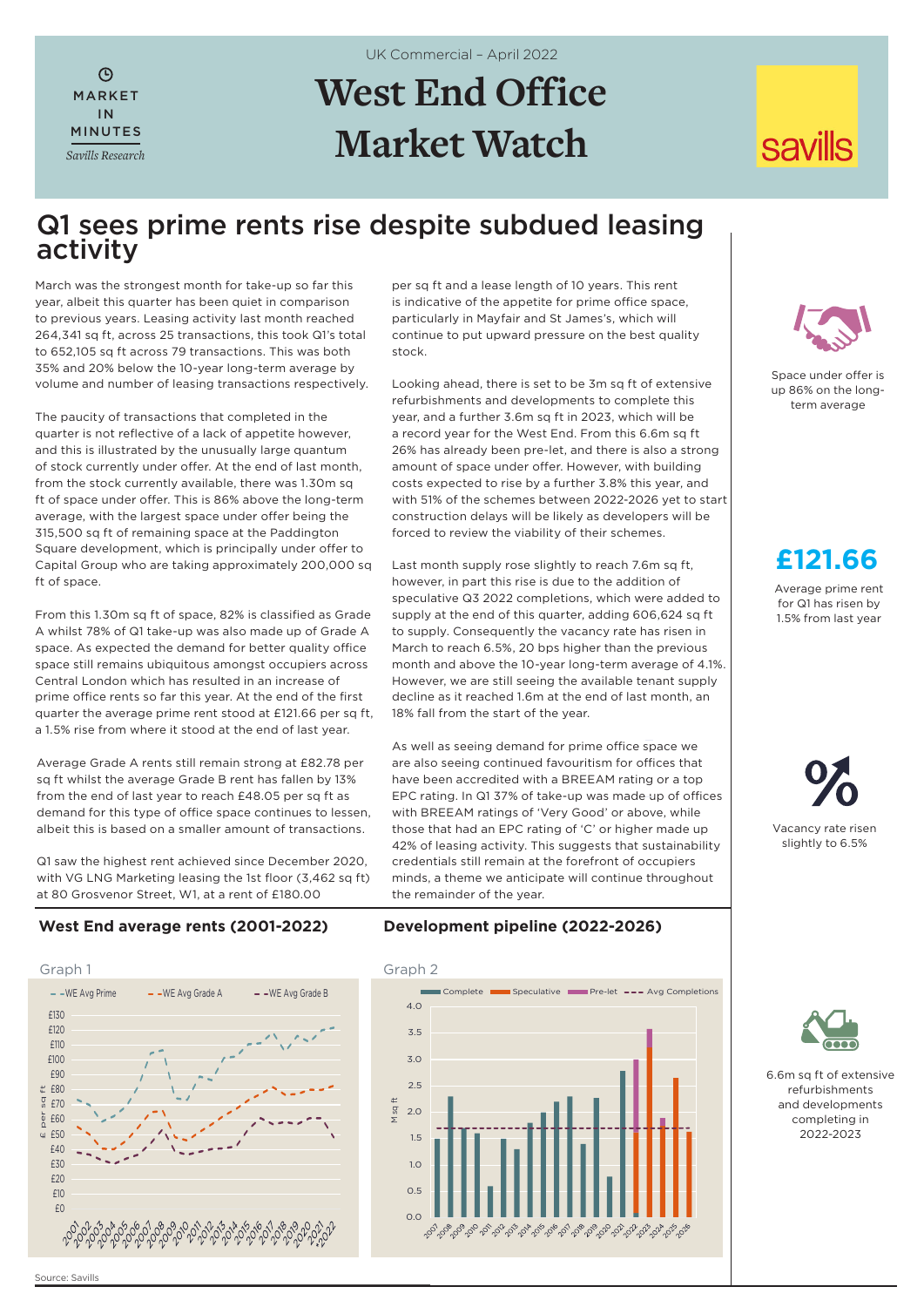# Analysis close up

#### **Monthly take-up**

Table 1

|               | Sq ft   | % Grade A | 12 month<br>rolling take-<br><b>up</b> | Total     | % Grade A | % chg on prev<br>month | Vacancy<br>$(\%)$ |
|---------------|---------|-----------|----------------------------------------|-----------|-----------|------------------------|-------------------|
| Apr-21        | 135,196 | 85%       | 1,839,528                              | 8,065,784 | 60%       | 3.4%                   | 7.1%              |
| $May-21$      | 295,885 | 88%       | 2,020,343                              | 7,850,537 | 60%       | $-2.7%$                | 6.9%              |
| $Jun-21$      | 244,971 | 83%       | 2,071,966                              | 7,780,829 | 61%       | $-0.9%$                | 6.8%              |
| $Jul-21$      | 591,959 | 84%       | 2,579,582                              | 8,062,280 | 60%       | 3.6%                   | 7.0%              |
| Aug-21        | 313,468 | 86%       | 2,752,043                              | 7,689,936 | 60%       | $-4.6%$                | 6.7%              |
| Sep-21        | 705,687 | 84%       | 3,274,564                              | 7,755,911 | 62%       | 0.9%                   | 6.7%              |
| $Oct-21$      | 484,361 | 87%       | 3,698,095                              | 7,758,457 | 62%       | 0.0%                   | 6.7%              |
| <b>Nov-21</b> | 305,490 | 86%       | 3,916,648                              | 7,575,307 | 61%       | $-2.4%$                | 6.5%              |
| <b>Dec-21</b> | 625,602 | 85%       | 4,317,005                              | 7,520,627 | 62%       | $-0.7%$                | 6.4%              |
| $Jan-22$      | 240,322 | 79%       | 4,502,891                              | 7,359,960 | 62%       | $-2.1%$                | 6.3%              |
| Feb-22        | 147,442 | 77%       | 4,478,780                              | 7,362,908 | 63%       | 0.0%                   | 6.3%              |
| Mar- $22$     | 264.341 | 71%       | 4.354.724                              | 7.568.880 | 67%       | 2.8%                   | 6.5%              |

|            | Sq ft   | % change on<br>previous year | % Grade A |  |
|------------|---------|------------------------------|-----------|--|
| Jan-Mar 21 | 614,386 | $-9%$                        | 83%       |  |
| Jan-Mar 22 | 652,105 | 6%                           | 71%       |  |

## Table 5 Table 6 **Rents Demand & Under-offers** £ per sq ft Top achieved Average Grade A Grade B Prime\* free\*\* Apr-21 £121.00 £95.50 £70.00 - - May-21 £117.50 £83.76 N/A - - Jun-21 £115.00 £78.53 £58.67 £116.75 26 Jul-21 £111.25 £73.02 £69.13 - - Aug-21 £155.00 £77.13 £46.66 - - Sep-21 £127.50 £82.36 £54.36 £120.00 24 Oct-21 £136.50 £81.45 £45.83 - - Nov-21 £117.50 £82.98 £58.79 - - Dec-21 £120.00 £73.67 £52.77 £116.86 24 Jan-22 £150.00 £80.96 £45.44 - - Feb-22 £95.00 £72.50 £37.81 - -Mar-22 £180.00 £83.90 £60.94 £121.66 24

### **Supply**

Table 2

|               | Sq ft   | % Grade A | 12 month<br>rolling take-<br><b>up</b> | Total     | % Grade A | % chg on prev<br>month | Vacancy rate<br>$(\%)$ |
|---------------|---------|-----------|----------------------------------------|-----------|-----------|------------------------|------------------------|
| Apr-21        | 135,196 | 85%       | 1,839,528                              | 8,065,784 | 60%       | 3.4%                   | 7.1%                   |
| $May-21$      | 295,885 | 88%       | 2,020,343                              | 7,850,537 | 60%       | $-2.7%$                | 6.9%                   |
| Jun-21        | 244,971 | 83%       | 2,071,966                              | 7,780,829 | 61%       | $-0.9%$                | 6.8%                   |
| $Jul-21$      | 591,959 | 84%       | 2,579,582                              | 8,062,280 | 60%       | 3.6%                   | 7.0%                   |
| Aug-21        | 313,468 | 86%       | 2,752,043                              | 7,689,936 | 60%       | $-4.6%$                | 6.7%                   |
| $Sep-21$      | 705,687 | 84%       | 3,274,564                              | 7,755,911 | 62%       | 0.9%                   | 6.7%                   |
| $Oct-21$      | 484,361 | 87%       | 3,698,095                              | 7,758,457 | 62%       | 0.0%                   | 6.7%                   |
| <b>Nov-21</b> | 305,490 | 86%       | 3,916,648                              | 7,575,307 | 61%       | $-2.4%$                | 6.5%                   |
| <b>Dec-21</b> | 625,602 | 85%       | 4,317,005                              | 7,520,627 | 62%       | $-0.7%$                | 6.4%                   |
| Jan-22        | 240,322 | 79%       | 4,502,891                              | 7,359,960 | 62%       | $-2.1%$                | 6.3%                   |
| Feb-22        | 147,442 | 77%       | 4,478,780                              | 7,362,908 | 63%       | 0.0%                   | 6.3%                   |
| Mar-22        | 264,341 | 71%       | 4,354,724                              | 7,568,880 | 67%       | 2.8%                   | 6.5%                   |

#### **Year to date take-up Development pipeline**

Table 3 Table 4

| Sq ft | Refurb    | <b>Devs</b> | Total      | % Pre-let |
|-------|-----------|-------------|------------|-----------|
| 2022  | 813,478   | 2,187,109   | 3,000,587  | 46%       |
| 2023  | 1,707,743 | 1,877,800   | 3,585,543  | 10%       |
| 2024  | 631.004   | 1,256,642   | 1,887,646  | 8%        |
| 2025  | 795.909   | 1,853,880   | 2,649,789  | O%        |
| Total | 3,948,134 | 7.175.431   | 11,123,565 | 17%       |

| West End Potential Requirements<br>(sqft) | 1.9 <sub>m</sub> |
|-------------------------------------------|------------------|
| West End Active Requirements (sq<br>ft)   | 4.9m             |
| West End Total Requirements (sq ft)       | 6.8m             |
| % change on 12 month ave                  | $-1\%$           |
| Total under offer (sq ft)                 | 1.53m            |
| Under offer this month (sq ft)            | 165,078          |
| % change on average (total)               | 86%              |
| Landlord controlled supply                | 79%              |
| Tenant controlled supply                  | 21%              |

\*Average prime rent is for preceding 3 months

\*\* Average rent free on leases of 10 years with no breaks for preceding 3 months

Note: Completions due in the next 6 months are included in the current supply figures